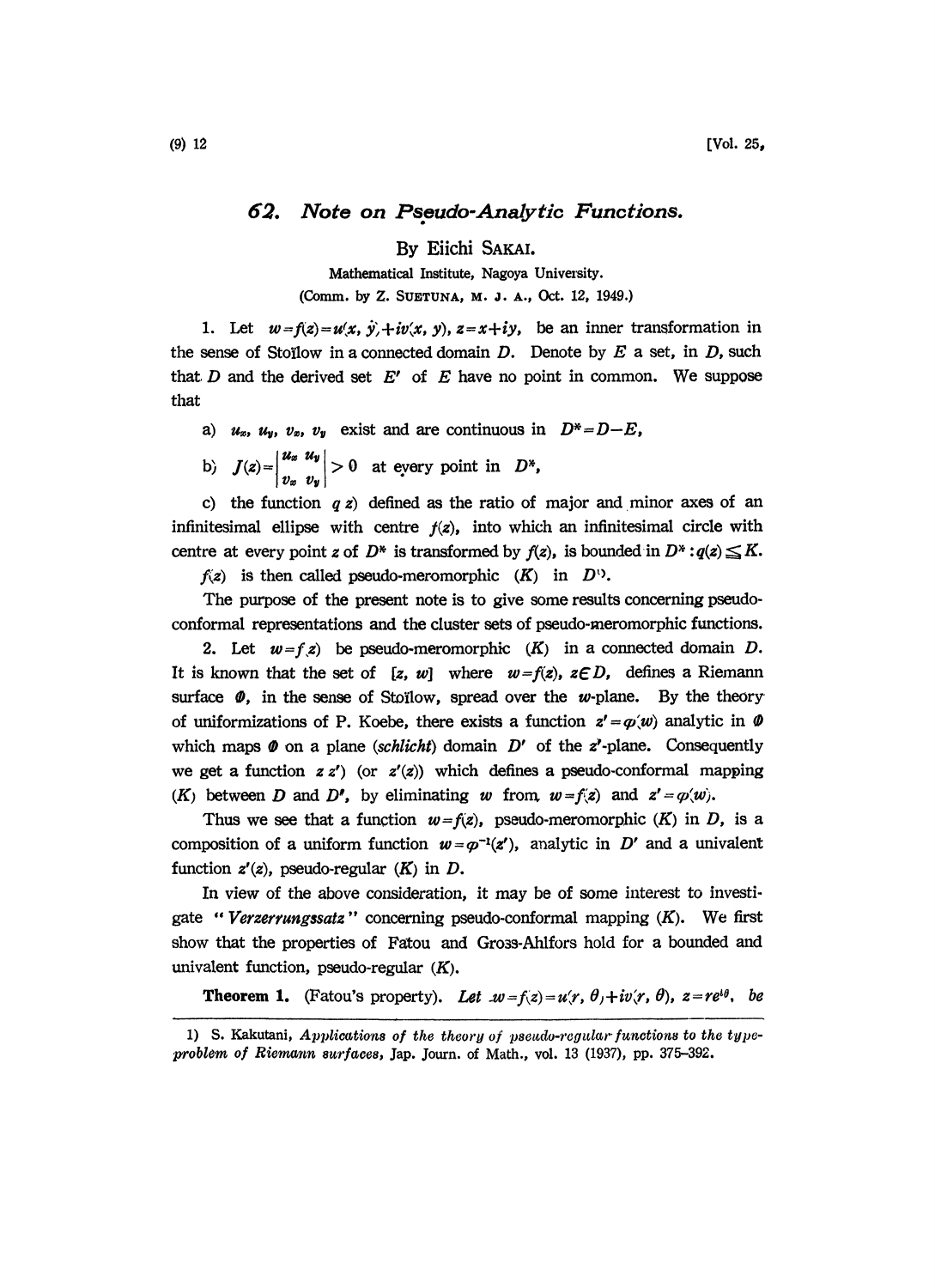bounded, univalent and pseudo-regular  $(K)$  in  $|z| < 1$ . Then there exists the radial limit  $\lim_{f(\mathbf{r}e^{i\theta})=f(e^{i\theta})$  for almost all values of  $\theta^{\lambda}$ .

Proof. Consider the function

(1) 
$$
F(r,\theta) \equiv \int_{r_0}^r ds = \int_{r_0}^r \frac{ds}{|dz|} \cdot |dz| \qquad (z = re^{i\theta}, \ 0 < r_0 < r < 1),
$$

which is measurable in Lebesgue's sense for  $0 \le \theta \le 2\pi$ , where

$$
\frac{ds}{|dz|}=\frac{ds}{dr}=\left|\frac{\partial u(r, \theta)}{\partial r}+i\frac{\partial v(r, \theta)}{\partial r}\right|.
$$

Applying Schwarz' inequality, we have from (1)

$$
\begin{aligned}\n\boxed{dz} &= dr \quad \text{or} \quad \text{or} \quad \text{or} \quad \text{or} \quad \text{or} \quad \text{or} \quad \text{or} \quad \text{or} \quad \text{or} \quad \text{or} \quad \text{or} \quad \text{or} \quad \text{or} \quad \text{or} \quad \text{or} \quad \text{or} \quad \text{or} \quad \text{or} \quad \text{or} \quad \text{or} \quad \text{or} \quad \text{or} \quad \text{or} \quad \text{or} \quad \text{or} \quad \text{or} \quad \text{or} \quad \text{or} \quad \text{or} \quad \text{or} \quad \text{or} \quad \text{or} \quad \text{or} \quad \text{or} \quad \text{or} \quad \text{or} \quad \text{or} \quad \text{or} \quad \text{or} \quad \text{or} \quad \text{or} \quad \text{or} \quad \text{or} \quad \text{or} \quad \text{or} \quad \text{or} \quad \text{or} \quad \text{or} \quad \text{or} \quad \text{or} \quad \text{or} \quad \text{or} \quad \text{or} \quad \text{or} \quad \text{or} \quad \text{or} \quad \text{or} \quad \text{or} \quad \text{or} \quad \text{or} \quad \text{or} \quad \text{or} \quad \text{or} \quad \text{or} \quad \text{or} \quad \text{or} \quad \text{or} \quad \text{or} \quad \text{or} \quad \text{or} \quad \text{or} \quad \text{or} \quad \text{or} \quad \text{or} \quad \text{or} \quad \text{or} \quad \text{or} \quad \text{or} \quad \text{or} \quad \text{or} \quad \text{or} \quad \text{or} \quad \text{or} \quad \text{or} \quad \text{or} \quad \text{or} \quad \text{or} \quad \text{or} \quad \text{or} \quad \text{or} \quad \text{or} \quad \text{or} \quad \text{or} \quad \text{or} \quad \text{or} \quad \text{or} \quad \text{or} \quad \text{or} \quad \text{or} \quad \text{or} \quad \text{or} \quad \text{or} \quad \text{or} \quad \text{or} \quad \text{or} \quad \text{or} \quad
$$

By the assumption  $q z \leq K$ , it follows that

$$
[F(r,\theta)]^2 \leq 2K \cdot \frac{r-r_0}{r_0} \int_{r_0}^r J(z) r dr.
$$

Integrating the both sides with respect to  $\theta$  from 0 to  $2\pi$ , we get

$$
\int_0^{2\pi} [F(r,\theta)]^2 d\theta \leq 2K \cdot \frac{1-r_0}{r_0} \int_0^{2\pi} \int_{r_0}^1 J(z) r dr d\theta.
$$

Since the double integral of the right member is the area of the image of  $r_0 < |z| < 1$  by  $w = f(z)$ ,

$$
(2) \qquad \qquad \int_0^{2\pi} [F(r,\,\theta)]^2 d\theta \langle M,
$$

where  $M$  is a fixed constant independent of  $r$ .

Now,  $F(r, \theta)$  is a non-negative and measurable function of  $\theta$  and is monotone increasing as  $r \rightarrow 1$ . Consequently

$$
\int_0^{2\pi} [F \theta]^2 d\theta = \lim_{r \to 1} \int_0^{2\pi} [F r, \theta]^2 d\theta < M,
$$

where  $F \theta$ ) =  $\lim_{r \to 1} F r$ ,  $\theta$ ). Hence  $F(\theta) = \int_{r_0}^{\infty} ds$  is finite for almost all values of  $\theta$ ; so that the curves corresponding to all radii  $z = re^{i\theta}$ , $r_0 \le r \le 1$ ,  $0 \le \theta \le 2\pi$ ) save exceptional values of  $\theta$  on the w-plane are rectifiable. In other words,  $f(z)$  have radial limits along almost all radii.

Next, we shall state a theorem which will be used as a lemma in the following paragraph.

**Theorem 2.** (Gross-Ahlfors' property). Suppose that  $w = f(z)$  is univalent

<sup>2)</sup> This extension of Fatou's theorem was given by Prof. K. Noshiro.

<sup>3)</sup> See for instance R. Nevanlinna: Eindeutige analytische Funktionen (1936), p. 344.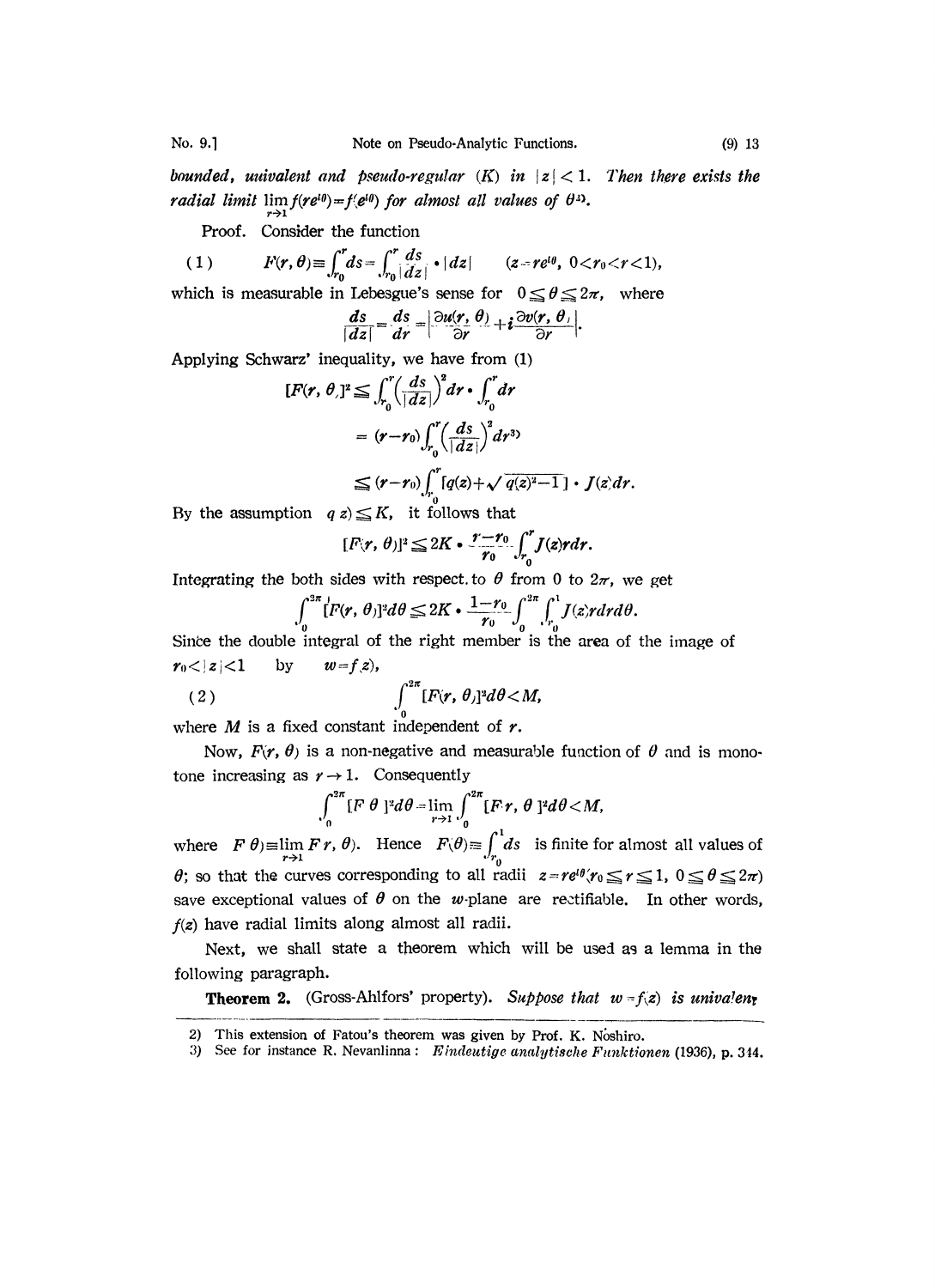E. SAKAI.

[Vol. 25,

bounded and pseudo-regular  $(K)$  in an open set D and let  $z_0$  be a boundary point of D. Then, denoting by  $L(r)$  the total length of the image of  $\theta_r$  by  $w=f(z)$ , where  $\theta_r$  is the common part of  $|z-z_0|=r$  and D, we have  $\lim L(r)=0$ .  $\overline{r\rightarrow 0}$ 

Proof. By Ahlfors' method, as in the proof of the preceding theorem, we have

$$
[L(r)]^2 \leq 2\pi r \int_{0_r} [q(z) + \sqrt{q(z)^2 - 1}] \cdot J(z) |dz| \qquad (z = z_0 + re^{i\theta}, q(z) \leq K),
$$

whence

$$
\frac{[L(r)]^2}{4K\pi r} \leq \int_{\rho_r} J(z) \cdot r d\theta.
$$

If we had  $\lim_{r \to \infty} L(r) > 0$ , then there would exist two positive numbers  $r_0$  and  $\delta$ such that  $L(r) > \delta > 0$  for  $0 < r \le r_0$ . Accordingly

$$
\frac{\delta^2}{4K\pi}\int_r^{r_0}\frac{dr}{r'} < \int_{r_0}^{r_0}\int_{0_r}J(z)\cdot r dr d\theta
$$
\n
$$
\frac{\delta^2}{4K\pi}\log\frac{r_0}{r} < A(r_0),
$$

whence

where  $A(r_0)$  denotes the area of the image of the intersection of  $|z-z_0| < r_0$ and D by  $w = f(z)$ . Thus we would arrive at a contradiction, making r tend to zero.

*Remark*. The theorem holds good even if  $\lim_{r\to 0} \int_r^{r_0} \frac{dr}{rq \, r}$  diverges where  $q(r)$  = max  $q(z)$ . Further, taking as  $L(r)$  the total spherical length of the  $s-s_0$  $r$ image of  $\theta_r$  by  $w=f(z)$ , we may obtain the relation  $\lim L(r)=0$  under the  $\overline{r\rightarrow 0}$ assumption that  $f(z)$  is p-valent in D. Using the line-element  $d\tau$  and the area-element  $d\omega$  on the Riemann sphere given by

$$
d\tau = \frac{|dw|}{1+|w|^2}
$$
 and  $d\omega = \frac{dudv}{(1+|w|^2)^2} = \frac{J(z)dxdy}{(1+|w|^2)^2}$ 

respectively, we can enunciate the theorem in the following form;

Suppose that  $w = f(z)$  is p-valent and pseudo-meromorphic  $(K)$  in an open set D and let  $z_0$  be a boundary point of D. Then, denoting by  $L(r)$  the total spherical length of the image of  $\theta_r$  by  $w = f(z)$ , where  $\theta_r$  is the common part of  $|z-z_0|=r$  and D, we have  $\lim L(r)=0$ .  $\overline{r\rightarrow}0$ 

We see that various theorems in the theory of conformal representation hold true if the mapping is pseudo-conformal  $(K)$ , using the theorems and arguments similar as in M. Tsuji's paper<sup>4</sup>). For example, we can prove that

<sup>4)</sup> M. Tsuji, On the théorems of Carathéodory and Lindelöf in the theory of con-[*] formal representation*, Jap. Journ. of Math., vol. 7 (1930), pp. 91-99.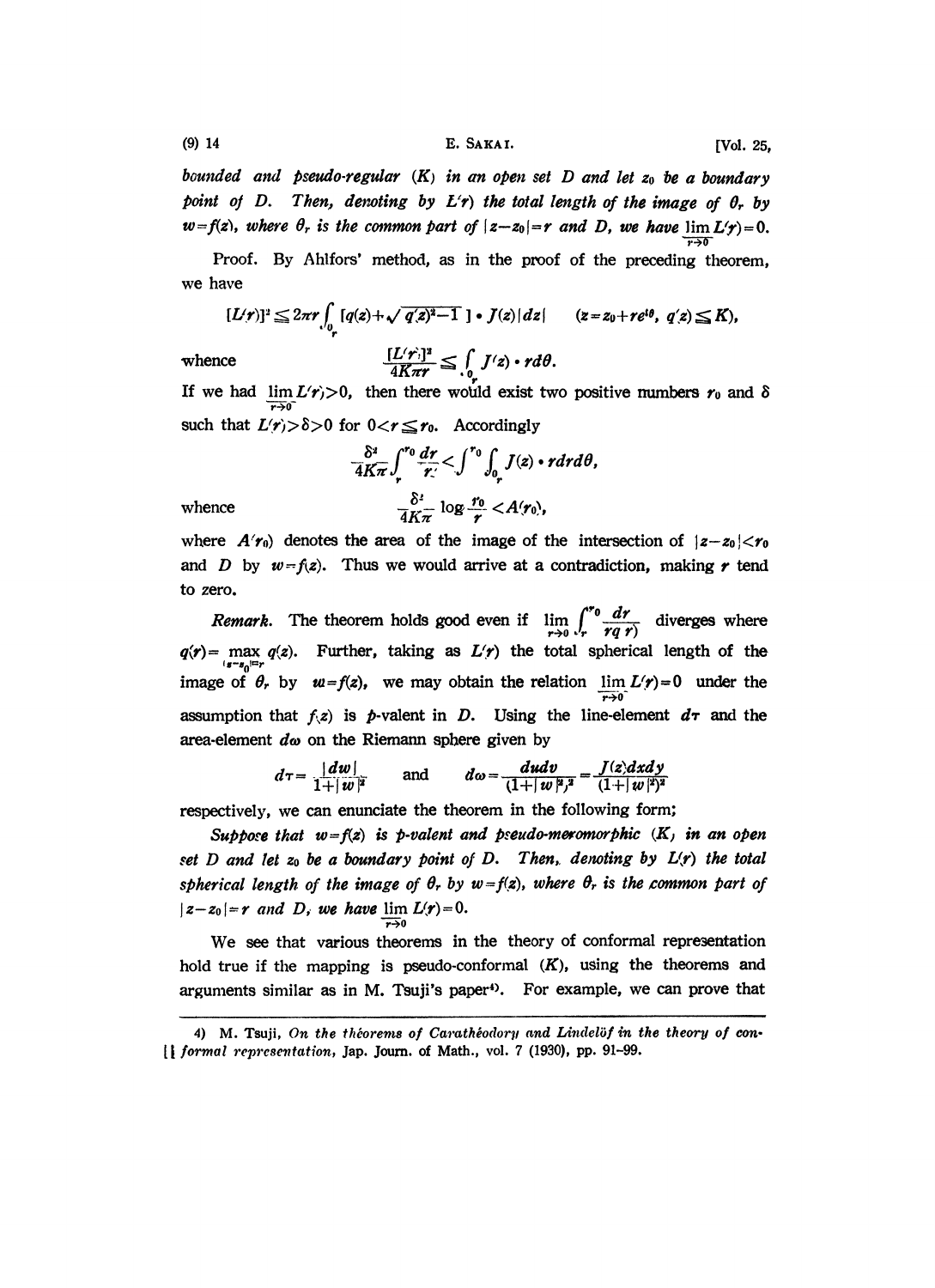**Caratheodory's theorem concerning Jordan domain:** "If  $w - f z$ ) maps a Jordan domain D conformally upon  $|z|<1$ , the correspondence between  $|z|<1$  and D is of a one-to-one and bicontinuous manner their, boundaries included," holds even if the mapping is pseudo-conformal  $(K)$ .

3. Using Theorem 2, we shall enunciate that the results of K. Noshiro<sup>5</sup> hold for the case where  $w = f(z)$  is pseudo-meromorphic  $(K)$ .

**Theorem 3.** Let  $w=fz$ ) be pseudo-meromorphic  $(K)$  in an arbitrary domain D. Suppose that  $\alpha$  is a value belonging to  $S_{z_0}^{(D)} - S_{z_0}^{(C)}$  but not belonging to  $R_{z_0}^{(c)},$ <sup>0</sup> where  $z_0$  is a point on the boundary C of D. Then  $z_0$  becomes necessarily accessible and  $\alpha$  is an asymptotic value of  $f$  z) at z<sub>0</sub>.

Proof. Since the case where  $z_0$  is an isolated boundary point of D is obvious, we have only to consider the case where  $z_{\sigma}$  is non-isolated (whence, evidently,  $S_{s_0}^{(c)}(t)$  and  $\alpha$  is finite, for brevity. Then, as in the proof<sup>7</sup> of the corresponding theorem of K. Noshiro, there are two positive numbers  $r$  and  $\rho$ such that  $f(z)-\alpha+0$  for  $|z-z_0| \leq r$  inside D and further both

$$
\overline{\bigcup_{0\;\Re\;\epsilon^{-g_0}|_{\preceq r}}S^{(D)}_{\epsilon}\left(\xi\;\epsilon\;C\right)}\qquad\text{and}\qquad \overline{\bigcup_{\epsilon\;\epsilon^{\,(|x-z_0|:=r)\cap}D}f(z)}
$$

lie outside the circle  $(c): |w-\alpha| < \rho$ . On the other hand, as  $\alpha$  is a cluster value of f z) at  $z_0$ , we may find a suitable point  $\zeta_0$  in  $D_r = (z-z_0/\langle r \rangle)^n D_r$ , whose image  $w_0 = f(\zeta_0)$  lies within (c). Suppose that  $\zeta_0$  is contained in the component  $D_0$  of  $D_r$ . Then  $f(z)$  is pseudo-meromorphic  $(K)$  and  $f(z) \neq \alpha$  in  $D_0$ ,

 $|f \zeta_0| - \alpha | < \rho$  and  $S_{\varepsilon}^{(D_0)}(0 < |\xi - z_0| \leq r, \xi \in C)$ lies outside  $(e)$ .

Now we consider the function  $\omega=\psi(z)=\frac{1}{f(z)-\alpha}$ , pseudo-regular (K) in D<sub>0</sub>, whose cluster values at each boundary point of  $D_0$ , distinct from  $z_0$ , lie all

(2) The cluster set  $S_{z_0}^{(C)}$ . This is the intersection  $\bigcap M_r$ , where  $M_r$  denotes the closure of the union  $\bigcup_{\varepsilon} S_{\varepsilon}^{(D)}$  for all  $\varepsilon$  belonging to the common part of C and  $0<|z-z_0|< r$ .

(3) The range of values  $R_{z_0}^{(D)}$ . This is the product of all value-sets  $\mathfrak{D}$ , of  $f(z)$  for  $(|z-z_0|< r) \cap D$ .

7) See 5), pp. 218-219.

<sup>5)</sup> K. Noshiro, On the theory of the cluster sets of analytic functions, Journ. Fac. of Sci. Hokkaido Imp. Univ. (1) 6, No. 4 (1938), pp. 217-231.

<sup>6)</sup> We associate with  $z_0$  the following three sets of values:

<sup>(1)</sup> The cluster set  $S_{z_0}^{(D)}$ . This is the set of all values  $\alpha$  such that  $\lim_{\nu \to \infty} f(z_\nu) = \alpha$  with a sequance  $\{x_{\nu}\}\$  of points tending to  $z_{\nu}$  inside D. In other words,  $S_{z_{0}}^{(D)}$  is identical with the intersection  $[|\bar{D}_r,$  where  $\bar{D}_r$  is the closure of the set  $\bar{D}_r$ , of values taken by  $w=f(z)$ inside the common part of  $|z-z_0| < r$  and D.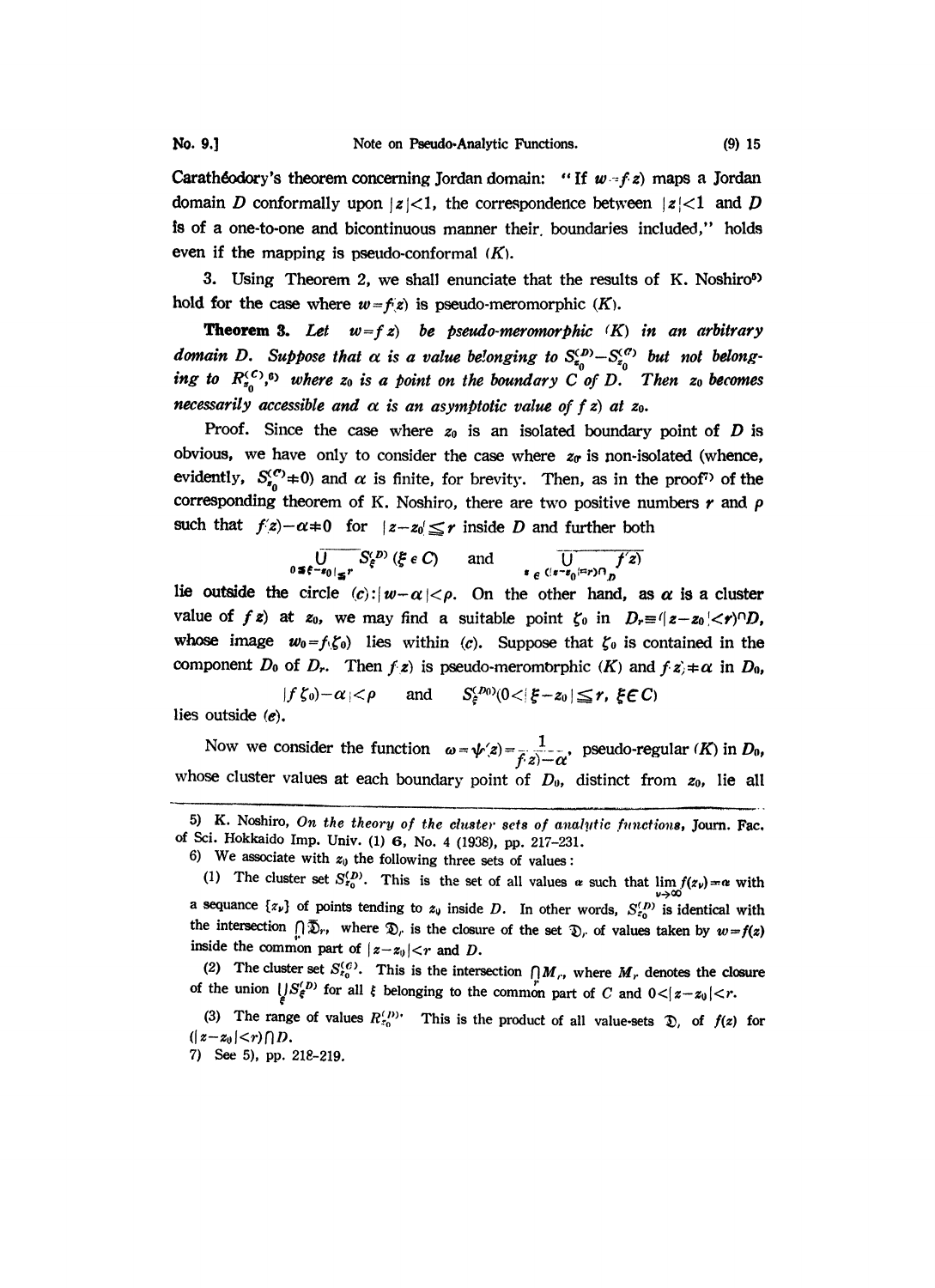(9) 16 E. SAKAI. [Vol. 25,

inside  $|\psi| < \frac{1}{\rho}$  and such that  $|\psi(\xi_0)| > \frac{1}{\rho}$ . Consider the Riemannian image  $\Phi_0$  of  $D_0$  by  $\omega = \psi'(z)$  and put  $\psi(\zeta_0) = \omega_0$ . Then we make a star-region with respect to  $\omega_0$  in W, where W is the complement of the angular domain  $\Phi_0$  of  $D_0$  by  $\omega = \psi'(z)$  and put  $\psi(\zeta_0) = \omega_0$ . Then we make a star-region with respect to  $\omega_0$  in  $W$ , where  $W$  is the complement of the angular domain bounded by two tangents from  $\omega_0$  of the circle  $|\omega| < \frac{$ bounded by two tangents from  $\omega_0$  of the circle  $|\omega| < \frac{1}{\rho}$ . Next, consider the star-region in Gross' sense formed by the sum of segments from  $\omega_0$  to irregular star-region in Gross' sense formed by the sum of segments from  $\omega_0$  to irregular<br>points along along all half-lines  $arg(\omega - \omega_0) = \theta$  on  $\theta_0$  whose projections lie inside  $W$ . We shall show that the linear measure of the set of amplitudes of singular rays (by which we understand these half-lines meeting at a singular points in a finite distance) must be equal to zero. Since there is at most an enumerable number of algebraic singularities on  $\varPhi_0$ , it is sufficient to show that the set of amplitudes of the singular rays with end points at transcendentral singularities is of linear measure zero. We must have the curve on the z-plane, joining the point  $\zeta_0$ , lying inside  $D_0$ , to  $z_0$ , whose image is the segment with the end point at a transcendental singularity. On the other hand, as in the proof of the theorem (Sternsatz) of Gross, it follows from Theorem 2 that the linear measure of the preceding set is equal to zero. Hence, almost all rays starting from  $\omega_0$  in W grow up to  $\infty$ . Since obviously their counter-images must always lie inside  $D_0$ , our theorem is proved.

Applying Theorems 2 (see Remark) and 3, we may give by a discussion similar to the proof<sup>8</sup> of the corresponding theorem of Noshiro's paper the following

**Theorem 4.** Suppose that  $w-fz$  is pseudo-meromorphic (K) in an arbitrary domain  $D$  and let  $z_0$  be a non-isolated point on the boundary C of D. Suppose further that  $f z$ ) is at most p-valent near  $z_0$  inside D. Then we have the relation  $S_{z_0}^{(D)} = S_{z_0}^{(O)}$ .

Remark. As is well known, Theorem 4 has been improved in the case where  $w = f(z)$  is a uniform function meromorphic in D. It seems difficult for me to prove the following theorem, when  $f(z)$  is pseudo-meromorphic  $(K)$  in D:

**Theorem I.** (The first property of Beurling-Kunugui)<sup>9)</sup> Under the assumptions of the first half of Theorem 4, we have  $B(S_{z_0}^{(D)}) \subset S_{z_0}^{(O)}$ , where  $B(S_{z_0}^{(D)})$ denotes the boundary of  $S_{z_0}^{(D)}$ , or, what is the same,  $Q = S_{z_0}^{(D)} - S_{z_0}^{(D)}$  is an open set.

<sup>8)</sup> See 5), pp. 222-223.

<sup>9)</sup> K. Kunugui, Sur un théorème de MM. Seidel-Beurling, Proc. Imp. Acad. Tokyo, 1.5 (1939), pp. 27-32.